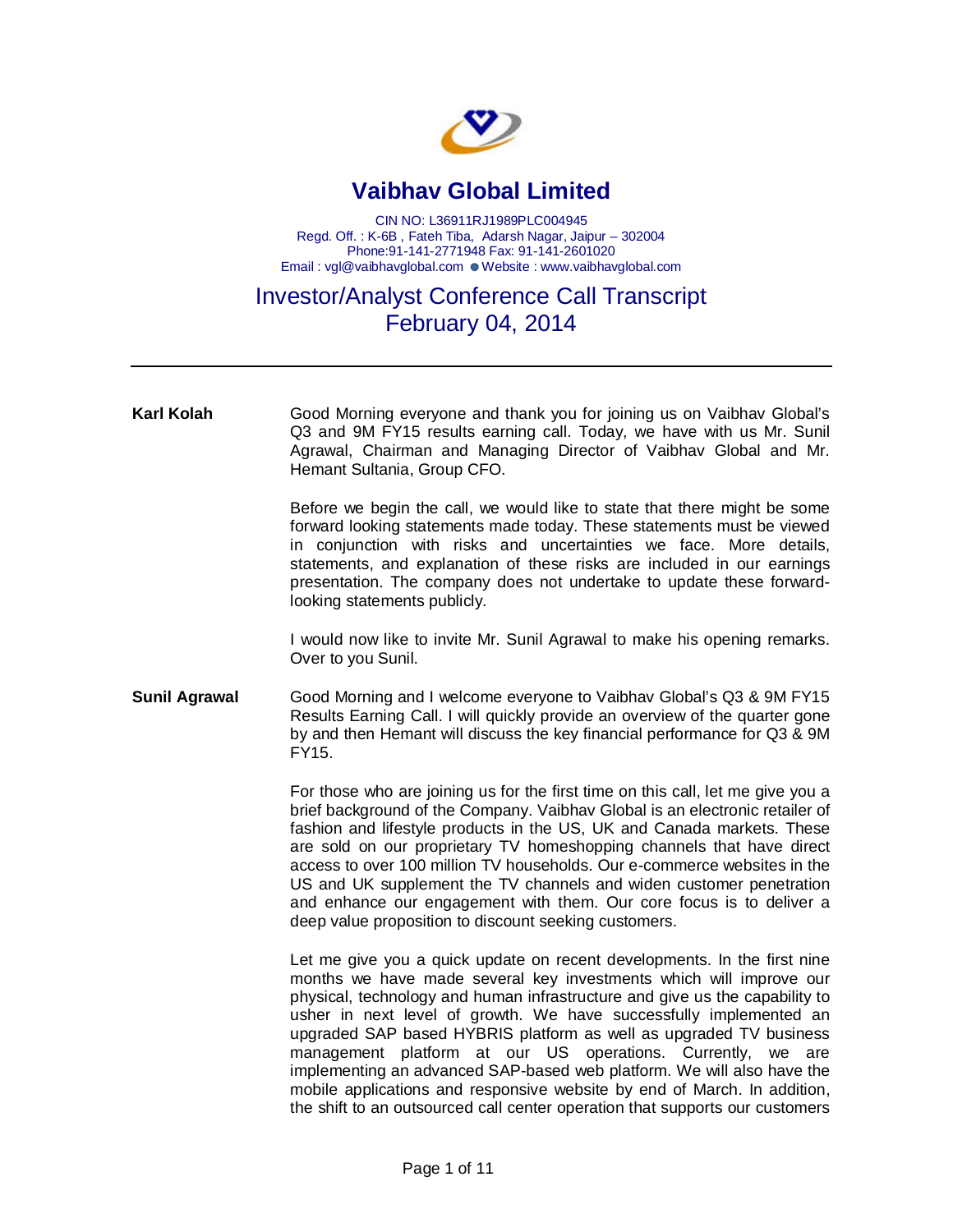is now complete. We will continue the training process to further fine tune productivity of the resources. We are confident that this initiative will help improve efficiencies and at the same time enable us to focus on our core business. All these initiatives, we believe, will deepen customer engagement and enable us to drive stronger prospects for long term growth.

Demand for our deep value proposition remains positive even though competition has remained elevated. However, we have maintained our focus on margins and cash flows which we believe will allow us to emerge stronger from the solid platform that we now have.

We also took some crucial operational and financial transformations over the past couple of years. On the one hand, we have increased manufacturing and sourcing capabilities, while on the other we judiciously invest in both our front-ended operations, facilities and human capital. In addition, economic revival in the US has been established and consumer spending is improving, which will positively benefit VGL.

We have witnessed a gradual revival in momentum which is visible in from our results performance. Having concluded several investments, we believe that we are on the right track to benefit from the momentum of growth which may be expected to re-establish in the coming months. We are keen to expanding volume growth to our 1.46 million customers and deliver deep value proposition in high quality fashion and lifestyle products. This will help us attain our goal of a significant global retailer of repute.

Going forward, we see several factors playing out in our favor. Our operations continue to deliver healthy profitability and cash generation is robust. In November 2014, we paid our first interim dividend of Rs. 2.40 per share. During the quarter, the Company repaid the final tranche of long term debt amounting to Rs. 9 crore. Net Debt has been significantly reduced to Rs. 25 crore at the end of Q3 as compared to Rs. 119 crore at the end Q3FY14. We continue to maintain 40% plus ROE and ROCE.

With that I will now ask Hemant Sultania, our group CFO, to give you a brief overview of the Q3 & 9MFY15 results. Over to you, Hemant.

**Hemant Sultania** Thank you, Sunil. A very good morning everyone and I welcome everyone to VGL's Q3 & 9M FY15 results earnings call. Let me give you an update on the operational and financial details for the quarter under review and before we proceed into Q&A.

> In Q3FY15, revenues were higher by 5.96% at Rs. 394 crore from Rs. 370 crore in Q3FY14. In dollar terms, revenues were higher by 6.3% as compared to same quarter last year. Gross margins remained stable during the year but were lower in Q3 as we offered shipping discounts in the holiday season. EBITDA for the quarter stood at Rs. 45 crore translating to margin of 11.4%. Last quarter's margins included higher SG&A expenses, primarily from content and broadcasting. We have started dual host programs on our TV channel, aggressive social media campaigns, increased household coverage, expanded warehousing facilities, launched some new categories and invested in improved channel positioning on channel bouquets available to our TV customers. These we believe are investments in strengthening our proposition even more.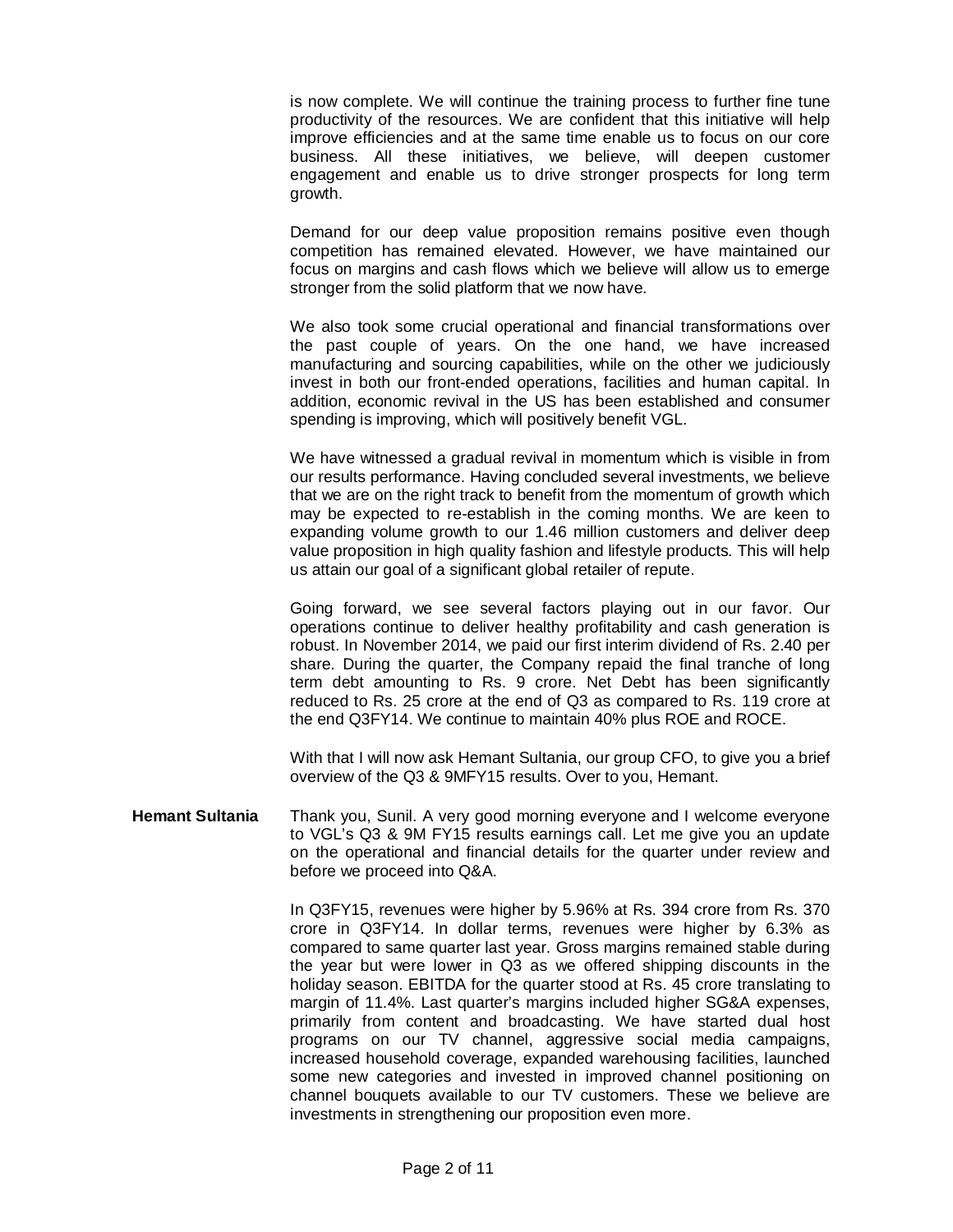Profit After Tax for the quarter was higher at Rs. 39.37 crore due to lower interest costs and lower tax provision.

The company continues to generate robust cash flow and has now fully repaid its long term loans. Net Debt was lower at Rs. 25 crore as on  $31<sup>st</sup>$ December as against Rs. 119 crore a year back. Free Cash Flow was at Rs. 35 crore in Q3FY15 and Rs. 64 crore YTD. ROE and ROCE remain robust at 40% and 43% respectively.

Let me also highlight some vital customer-centric data point. In Q3FY15, we added 68,000 new customers. We now serve 3,98,000 unique customers on annualized basis. Customer repeat buying activity is now at 17.5 (times) from 16.3 (times) on annualized basis whereas average purchase increased to 26 pcs from 24 pcs. The customer retention rate has improved to 48% in the US from 47.4% in corresponding period last year. These data points underline our improving relationship with customers supported by multi-channel marketing initiatives.

With that, I conclude my opening remarks and I now request the operator to open this forum for questions. Thank you.

- **Moderator** Thank you very much sir. Ladies and Gentlemen, we will now begin the question-and-answer session. We have first question from the line of Mayur Gathani from OHM Group. Please go ahead.
- **Mayur Gathani** Just wanted to check how do we see growth because we are very happy with the value proposition of \$20, \$22 as average price, but volume wise how do you see and what can we do further do to increase volume?
- **Sunil Agrawal** As I said in earlier calls, we are looking for expanding the reach of our broadcast which is currently to around 72 million households in US. We expect to reach additional 3 million homes within this quarter and for next year; we expect to reach another 5 to 7 million homes. Secondly we are focusing on improving customer retention. Our retention rate has slightly improved in this quarter, but as we improve our engagement and our cost center has stabilized that will help to increase our retention further. This will also help us in increasing g repeat purchase. By adding new variety of the products under new categories, we expect to increase our repeat purchase higher than what Hemant just mentioned.
- **Mayur Gathani** Why are the Web volumes weaker this quarter?
- **Sunil Agrawal** Last year, middle of the year, we started a feature called "Max Bid" in our Rising Options where the customer can put the maximum amount of bid and where somebody else bids, his bid will increase by \$1. So, if somebody has to pay put in say \$50, and other person who had to put \$7, his bid will automatically go to \$8 and like that. But we realized actually towards the end of last quarter and even beginning of first quarter that some people were gaming it. What happened is since there was no ready mechanism like eBay, many of the customers were putting in very high amounts like \$100 something, and then they would go back and only buy the product which was at low value and exclude other people from bidding. So, we have taken steps against them by restricting them to not put ridiculous amount but certain multiple of our selling price and we also have limited number of items in shopping cart. Earlier, it was unlimited shopping cart, now we have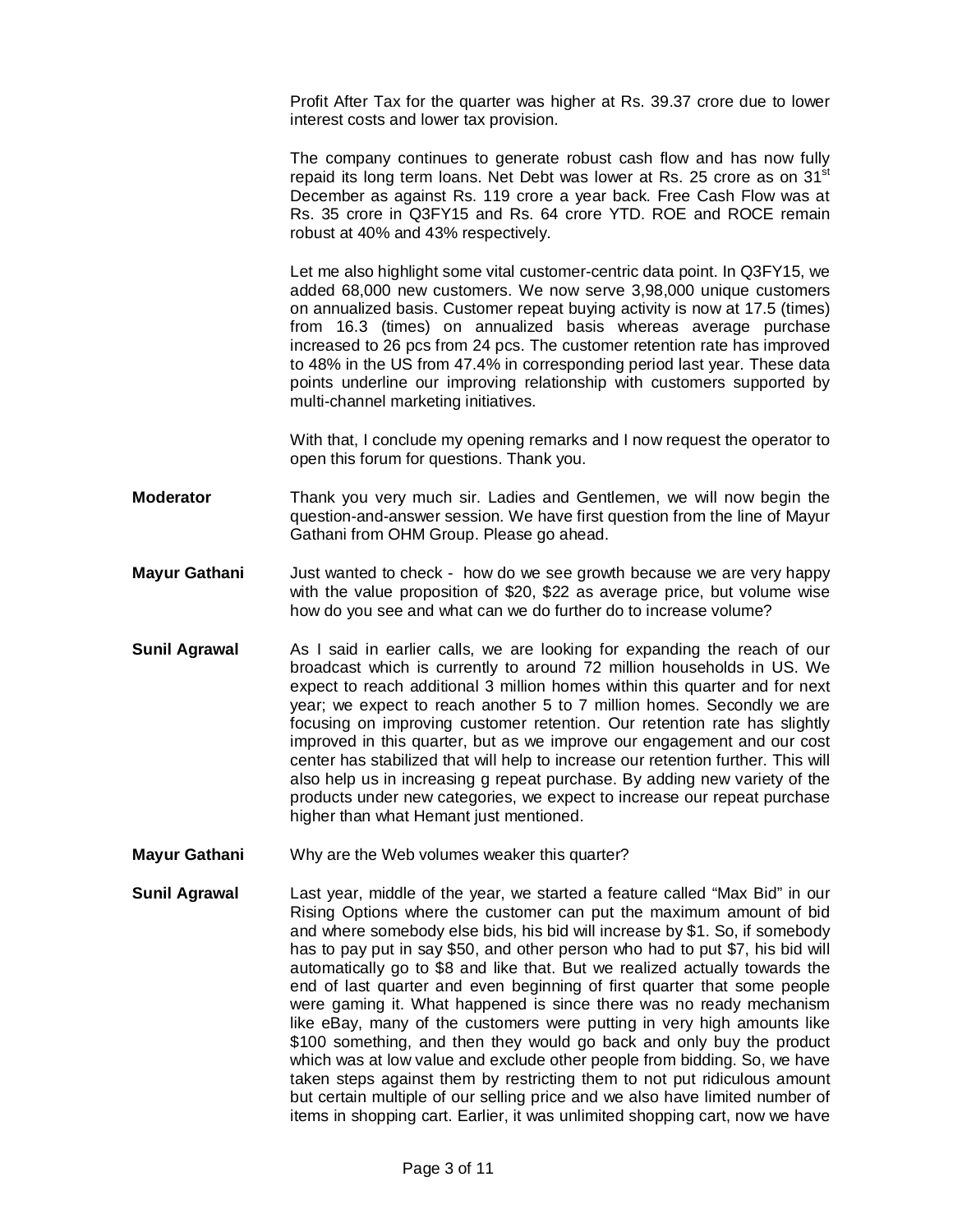put in maximum of 50 pieces at a given time. So, we realized that the people were gaming and that resulted in lower volume in our Rising Auction. Catalogue has actually increased but the Rising Auction which is actually exit mechanism for our inventory had slowed down because of this gaming thing.

- **Mayur Gathani** What is the contribution of Catalogue today? How is it improved on the Web?
- **Sunil Agrawal** Catalogue as of last quarter is approximately 45% from earlier below 40%.
- **Mayur Gathani** What is the active customer base? I think Hemant mentioned it.
- **Hemant Sultania** Total customer registered with us is around 1.5 million and we have around 4 lakh unique customers on an annualized basis.
- **Sunil Agrawal** So, 4 lakh actually shopped on an annualized basis in last 12 months with us of the registered customer base.
- **Mayur Gathani** If I heard him correctly, because we have been shipping free this quarter because of being the season, gross margins are lower this quarter, right?
- **Sunil Agrawal** We took a bit of hit in shipping because of competitive pressure. We normally, do l not give these kind of discounts, and so, our shipping revenue is lower by 2% this quarter.
- **Mayur Gathani** But our gross margins are lower by 2% or 3%, right, for this quarter compared to Y-o-Y?
- **Sunil Agrawal** Yes, 1.5%.
- **Hemant Sultania** Gross margin is 59% for this quarter.
- **Sunil Agrawal** In the shipping revenue as a percentage of sales, we took a hit of 2%. So, gross margin is lower by around 1.5%.
- **Mayur Gathani** With this growth of 70 million you are adding 3 million in this quarter and another 5 million, so what is the additional carriage that you intend to spend?
- **Sunil Agrawal** Usually, this is in linear proportion to the expense and the revenue does not come immediately, but also the carriage cost does not come for the full quarter, because it depends on when the quarter of those households comes in. So, if it comes towards the end of the quarter, it does not hit the quarter.
- **Mayur Gathani** But that is the only expense that will rise, right with increase in reach?
- **Sunil Agrawal** Correct.
- **Moderator** We have next question from the line of Sunil Jain from Nirmal Bang. Please go ahead.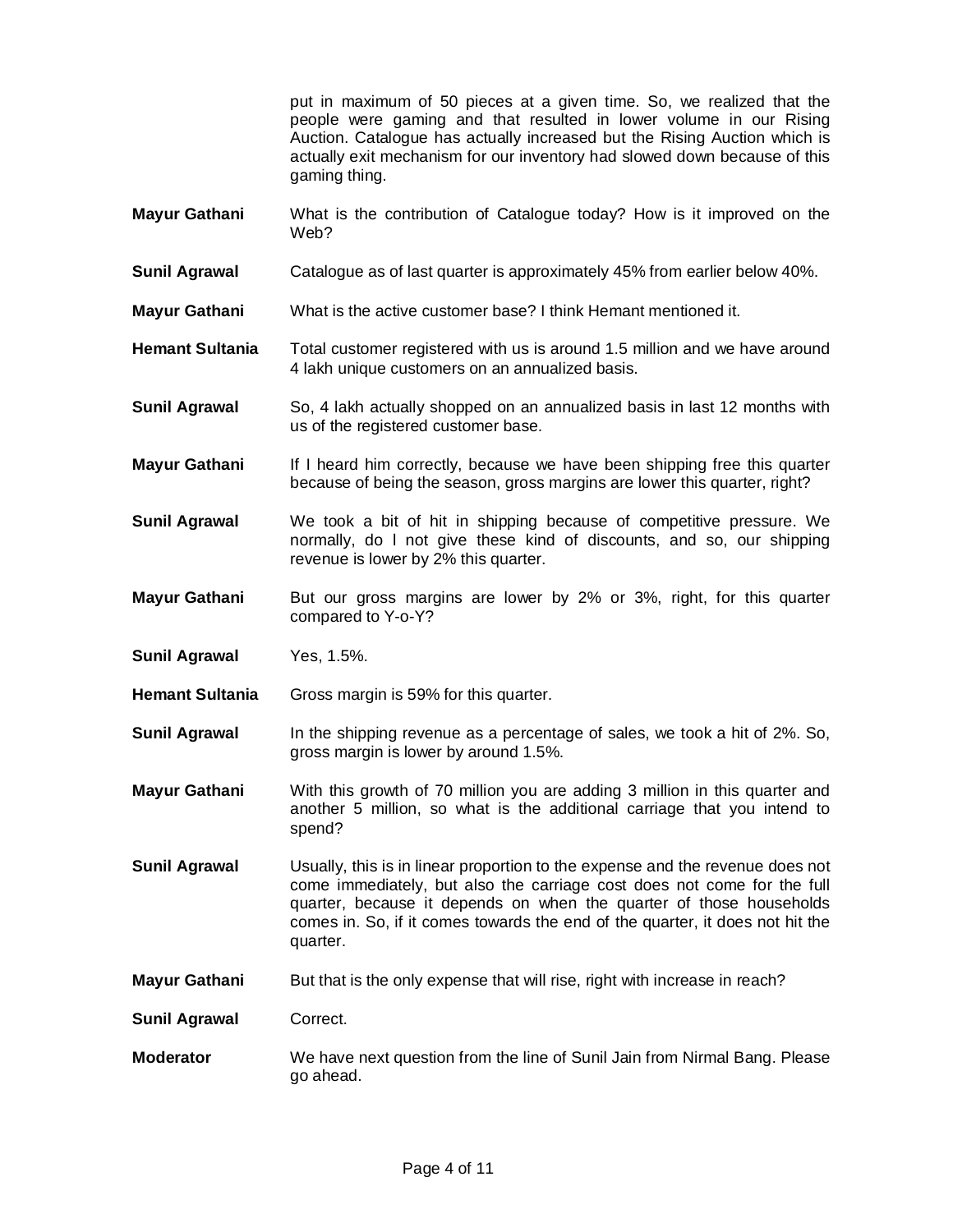- **Sunil Jain** In last concall, you were talking about competition from one of the competitors and because of that the volume growth dropped in the last quarter and same is visible in this quarter. Can you give some update on that, how that is moving?
- **Sunil Agrawal** The competitor intensity is still the same. The intensity reduced a little bit towards the end of December, but they restarted again in January. But, the numbers that we achieved was in spite of the competitive pressures. We maintained our margins. We did not give out discounts as well as did not go in for stretch pay or that installment payment that they are going with. We are staying with credit card payment in advance. However, we did some shipping discounts and we may continue with it for sometime but other than that we feel comfortable with our strategy.as we believe that these kinds of freebies are not long-term sustainable and we do not want to go into the price wars unnecessarily.
- **Sunil Jain** So, the last time strategy what you had considered similar thing you are continuing and you are not changing the same?
- **Sunil Agrawal** That is correct except small shipping discounts.
- **Sunil Jain** So, the volume growth may suffer in the coming period?
- **Sunil Agrawal** The volume growth we expect to be similar what we saw in last quarter for this quarter, but going into the next quarter, with our new Web platform and new mobile platform which will help us to increase our volumes.
- **Sunil Jain** If you can just come back on this Web volume, why it was not able to increase? I was not able to get it properly.
- **Sunil Agrawal** Our Web is consisting of three components -- One is the catalogue, of all the product have we have in our warehouse, we publish on the Web and if people are looking for specific product, they search, look at it and buy it. So, that is called Catalogue. Second is Web-Streaming I.e , streaming of TV signal through the Web to the people who do not have access to our TV broadcast and then the buy from the e Web. And the third is Rising Auction. Rising Auction generally helps us in clearing our left over TV inventory In this Rising Auction feature, we found out that some people were gaming We caught that gaming towards the end of December, early first part of January where people who were putting the max bid to exclude other genuine bidders from bidding. And the conversion that we usually used to see dropped because these people would exclude others genuine buyers and only buy the few products from what they won.
- **Sunil Jain** So, in Rising Auction, if suppose they become a buyer and then you mean to say they do not take delivery?
- **Sunil Agrawal** Yes, because we do not compel them to give credit card in advance because that is not the general practice in eBay or anywhere in auction.
- **Sunil Jain** So, ultimately that the sales does not happen?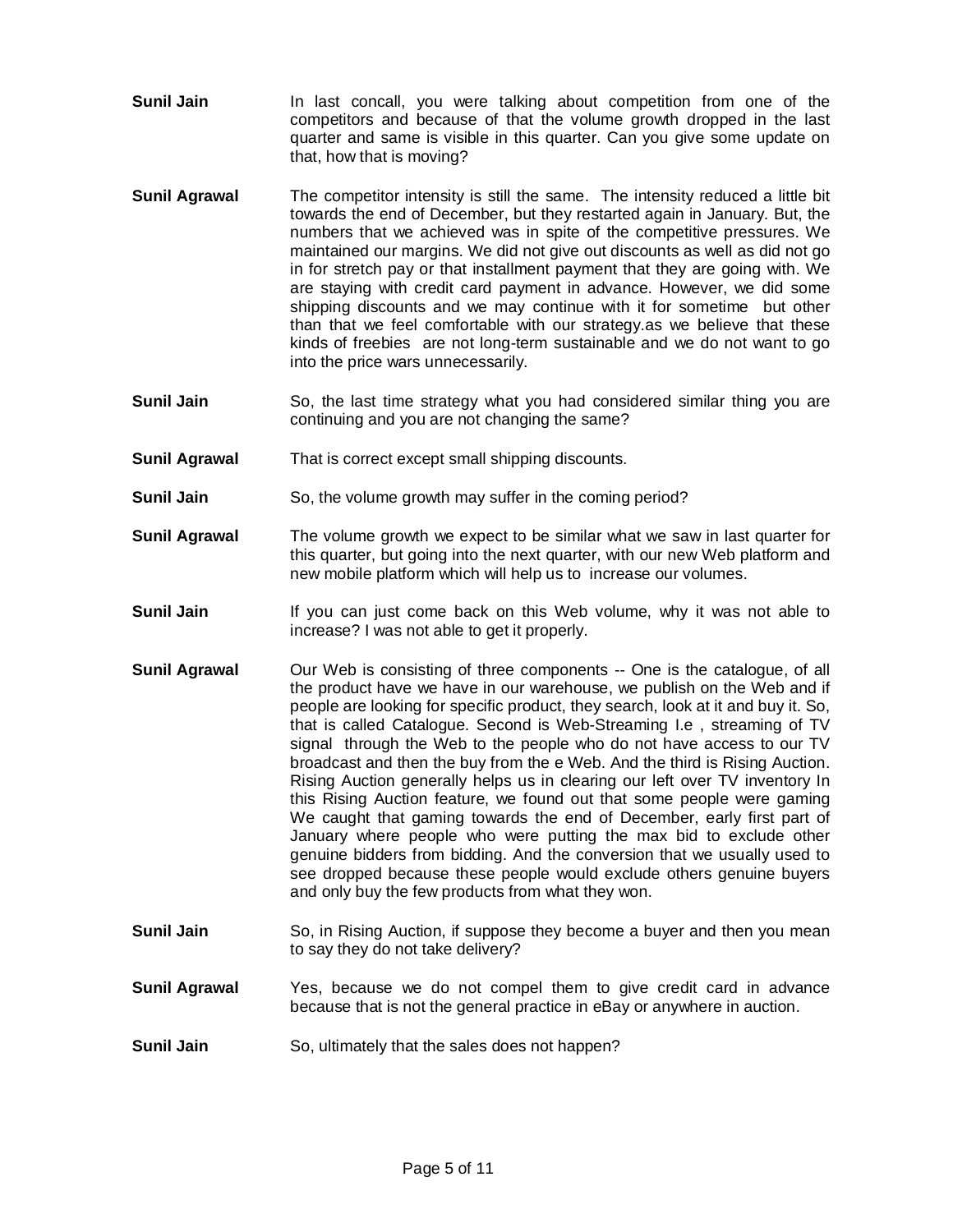- **Sunil Agrawal** Yes, although the system is automatized, so the product would get rescheduled again, there is no human intervention there. But still is a loss of opportunity for other customers to buy the product.
- **Sunil Jain** Now, how do you stop that?
- **Sunil Agrawal** We have put in a couple of changes -- One was to put in the maximum amount limit. Earlier there was no limit. They could put \$1000 for \$10 product and there was no limit. So, we put the upper limit, so people will not put ridiculous amount. Second thing, we put in the maximum number of items they can put in the cart. So, these two changes have made a difference but not absolute difference. Since, we are going to Hybris, our new platform for web business, we are not doing any changes in existing system any more as this will lead to a code change and will delay the launch of the new platform. We are also starting the authentication via mobile number as well as through e-mail. This will stop this gaming completely.
- **Sunil Jain** So, what is customer going to gain from this means he was a spurious customer who was just trying to disturb your sales or anything he is not going to gain anything in that?
- **Sunil Agrawal:** We found two kinds of people who are gaming one was people who are bored in the night and we saw this activity more in the night from 12 o'clock to 5 o'clock in the morning, they would keep on bidding on every item and they would get the e-mail, "Congratulations! You Are The Winner." And that kind of congratulates the e-mail message would kind of give them high or that sense of achievements. Another kind of buyers were people who were excluding other people from bidding by putting the very high max bid amounts, so that genuine buyers would give up early in the game. So for an item which is worth \$20 and other maximum bid would come at say \$9 or \$10 and they can take it at \$10 or \$11, because if they put max bid at \$50, if somebody has put only \$9, they would get it at \$10, whereas if it was a genuine auction, then it may end up at say \$15 or \$17. What they would do is they would not convert the auctions which were very high value and only take the items which were low value.
- **Moderator**: Thank you. The next question is from the line of Maulik Patel from Equirus Securities. Please go ahead.
- **Maulik Patel**: On this call center platform integration, what could be the prior assessment that how much volume could have lost because of this platform migration? And post the implementation and completely migrating, do you see that we are better against competitors in a backend?
- **Sunil Agrawal:** The call center is the outsourcing operation, this is not a migration of platform; migration of platform was software that we upgraded and that was completed last quarter. So, the call center outsourced to Kansas third-party was an effort to allow us to focus on our core business product and product merchandizing and presentation and selling and customer engagement. So that migration took longer and was more cumbersome that we expected coupled with longer training period of those 100 agents in the call center than what we expected.. Our main reason for this was to allow us to focus on our own core areas and that migration is largely done, the training is still continuing and we are going to train them continuously. We have also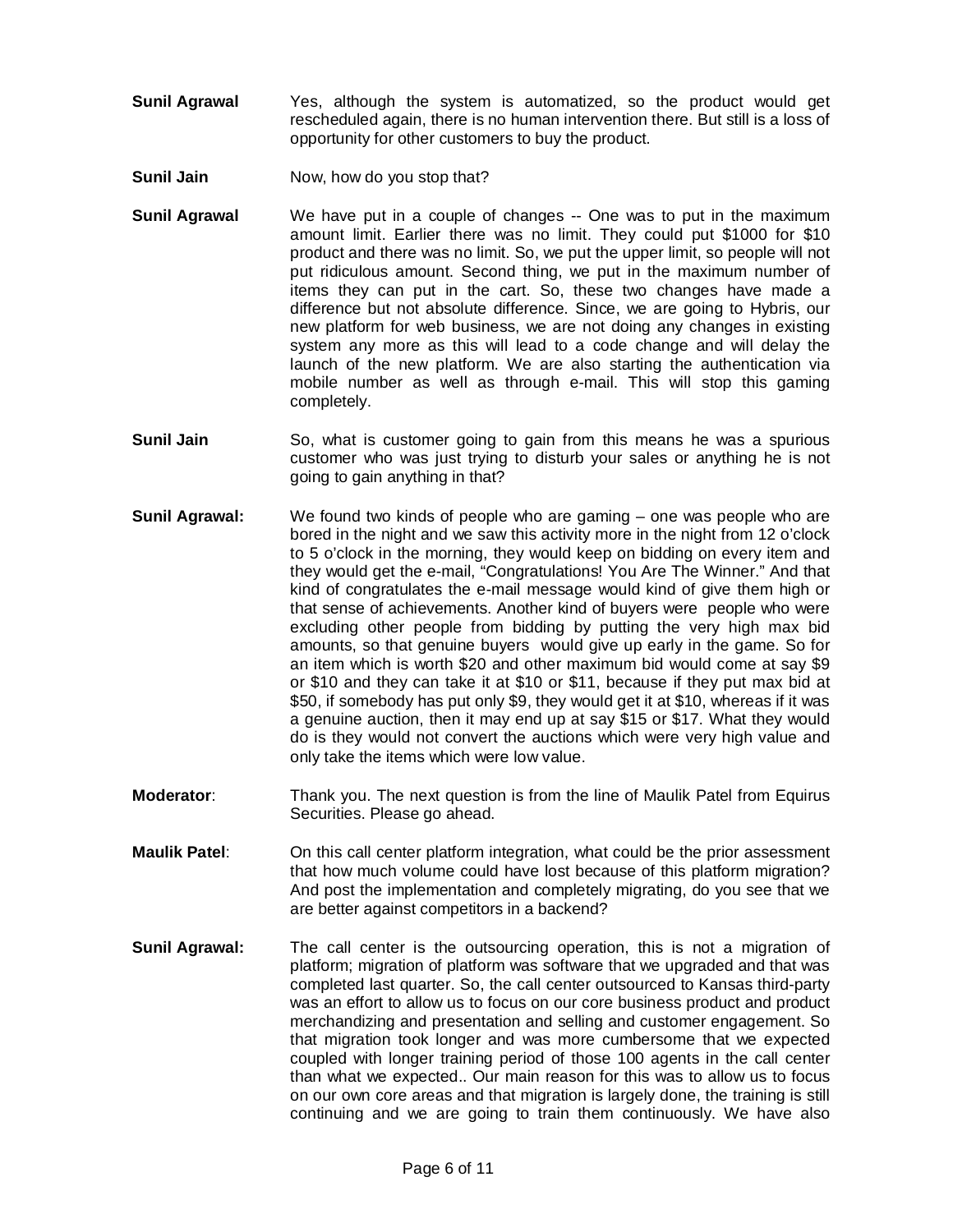branded that specific area of the call centre as Liquidation Channel in US so that these outsourced call centre employees seeped in our culture and we are putting in incentive plans for these employees

- **Maulik Patel:** How the competitors do it do they have a similar outsourcing model or they have an in-house?
- **Sunil Agrawal:** In US we have seen mostly are in-house. In UK we have seen they outsource a lot. But our focus was on our core employee base and we are also in Austin which is a more expensive location whereas our competition is more into different locations which is less costly but in house. What we have done right now is outsourced to a third-party which is at a less costly location and maybe one or two years down the road we will see if it makes sense for us to acquire our own call center in those locations
- **Maulik Patel:** What is the guidance for the tax rate for this year and next year?
- **Hemant Sultania:** Going forward we should be taxed in the range of around 25-28%. We are also building our infrastructure in SEZ so that will reduce our tax outflow. This facility will take around a year to come.
- **Maulik Patel:** And how much we are spending on that?
- **Hemant Sultania:** It should cost us around \$2.5 to \$3 million.
- **Moderator:** Thank you. We have next question from the line of Rahul Bhangadia from Lucky Investment Managers, please go ahead.
- **Rahul Bhangadia:** Did you say the free cash flow in Q3 was Rs.35 crore if I am not wrong.
- **Hemant Sultania:** Yes.
- **Rahul Bhangadia:** Just wanted to understand, when you say free cash flow, you basically remove the working capital requirements and the CAPEX, whatever you may have done, right?
- **Hemant Sultania:** When we do free cash flow, we take cash generated from operations and then we deduct the sale of fixed assets.
- **Rahul Bhangadia:** I just wanted to know if the 9 months free cash flow was Rs.64 crore, just trying to understand that the net debt has gone down by Rs.27 crore, so what accounts for the difference?
- **Hemant Sultania:** If you see the 9 months cash flow, it is there only. Our stock has increased in comparison to Q2, which is the major difference.
- **Moderator:** We have next question from the line of Pritesh Chheda from Emkay Global Financial Services, please go ahead.
- **Pritesh Chheda:** On the drivers of growth, one you mentioned, increase the reach, so if you could tell us the quality of the distribution that we have today in the 98 million household, how much is full time, how much is part time, and in the full time when you say it is 24 hours running channel, if you could just give some idea on the reach?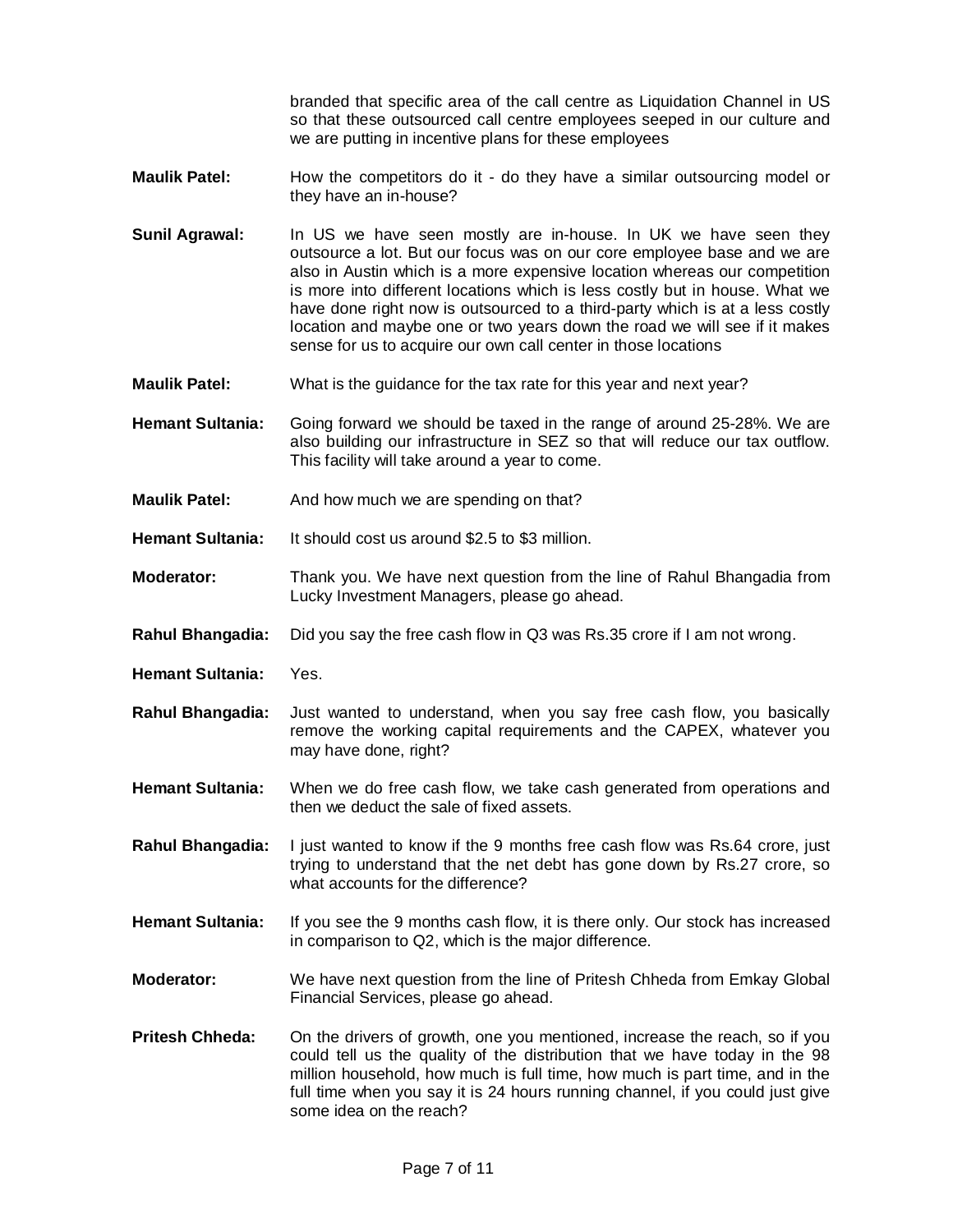- **Sunil Agrawal:** 98 million homes is all full time equivalent, the gross equivalent is much larger, I do not have that number here, the gross households that we reach in UK is all full time, 25 million, in US and Canada, I believe the gross is about 110 million homes, some of them may be duplicated, which we do not count in our calculations for full time equivalent. So what we do is, depending on the value of those hours, we convert into full time equivalent and then we come to 72 million homes. Just to give you an example, if it is a night time, 6 hours in night time, so they do not calculate at 33% of the calculation, but actually at around 15% because nighttime is about half productive as daytime.
- **Pritesh Chheda:** So let us say in US if it is 110 million homes, then the full time would be how much out of it, let us say 24-hour running channel in that household?
- **Sunil Agrawal:** That is a good question, I do not have the data right now, but I believe it must be around 60 million or so, which is just full time, but that is a rough estimate from the back of my mind. Hemant, can you give exact data to Pritesh later separate?
- **Sunil Agrawal:** We will pull out and give it to him.
- **Pritesh Chheda:** The total household with satellite connection is about 120 million in US?
- **Sunil Agrawal:** The total household is 110 million including over the year, that means some homes in US do not have any cable or satellite, but they only take the signal from the antennas. The actual cable satellite household a little over 100 million.
- **Pritesh Chheda:** Total cable household is about 100 million?
- **Sunil Agrawal:** A little over 100 million of cable and satellite, I do not have the exact number
- **Pritesh Chheda:** Which means we have virtually there now everywhere in US, either part time or full time, whatever?
- **Sunil Agrawal:** We cannot say, because we know that there are many markets we are still not on. Some homes may be duplicated as well, so when we calculate full time equivalent, we do not count them. 110 million may not mean that we are in all US homes because there may be some duplication too.
- **Pritesh Chheda:** In UK, when we said 25 means, that is the 25 million household market, and we are there in 25 million?
- **Sunil Agrawal:** That is correct.
- **Pritesh Chheda:** There it is 100% and it is a 24-hour channel?
- **Sunil Agrawal:** Yes, and Canadian market, out of about 20 million homes we are in only about 11 million homes for only 4 to 5 hours in the night, so in full time equivalent basis, we are just about 2.5 million homes in Canada out of 20 million.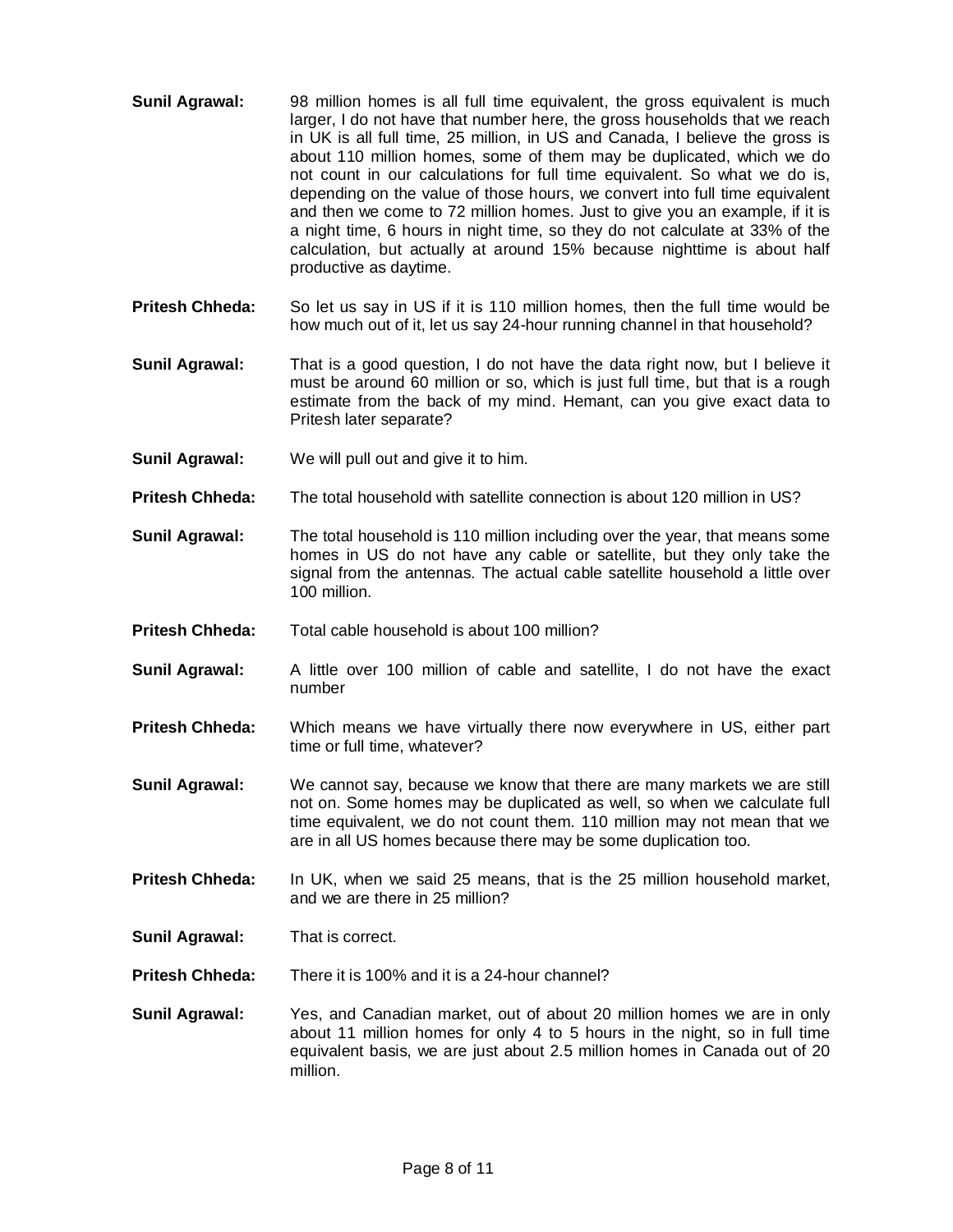- **Pritesh Chheda:** And what is the update on the UK performance, how it is happening, and any changes there? UK was typically a more dependent on jewelry and that is how the name used to be. So any change in the model there and what is the outlook there?
- **Sunil Agrawal:** In UK we are changing our name to TJC, rather than the jewelry channel, and the transition is happening right now. As of in April it will be only TJC. Non-jewelry product ratio in UK is now around 15% whereas in US it is around 8% to 9%. So UK actually is moving forward with non-jewelry products faster than US.
- **Pritesh Chheda:** What is the size of the business now and the profitability there? And if you could tell us 9 months, what would be the size of the business in US and the profitability and in UK - size of the business and profitability?
- **Sunil Agrawal:** We do not break down both businesses separately for competitive reasons, but I can give you approximate ratios of the two businesses; it is about 30% and 70% in UK and US respectively.
- **Pritesh Chheda:** This is the revenue side?
- **Sunil Agrawal:** Revenue side, yes and from profitability side, the gross margins are pretty close to US gross margins, around 55%. and then when we club both US and UK with manufacturing, we get 61% gross margins, and EBITDA percentage UK is about half of US.
- **Pritesh Chheda** So, which means it is again three-fourth, one-fourth?
- **Sunil Agrawal** As a percentage of sales, UK EBITDA is half of US, not absolute dollars.
- **Pritesh Chheda** And the two other data points which you discussed was retention of customer and repeat purchases. There was one number given by Hemant on 17 Vs 14 repeat purchases. Let us say, a year earlier to this what would be this number and similarly, the number of pieces, 26 Vs 24 a year earlier what would be the number?
- **Sunil Agrawal** I will give you the nine-month' number; the purchase is 16.3 last year and now it is 17.5 and the quantity a year ago was 24 Vs 25.6.
- **Pritesh Chheda** lastly, on the growth outlook, you said with effect Q1 you should start seeing growth. Any thoughts on you reverting back to the volume growth which the model used to clock for the last 2 to 3 years; do you believe that you will revert back to that growth?
- **Sunil Agrawal** Definitely, we will, because the model is very robust and powerful and as we are making it more diverse with other categories apart from jewellery, we are confident of achieving the growth. Next year onwards we would have better growth because we will have both our web and mobile platforms o operational. In medium term, i.e. 2 to 3 years, I am confident of 15% to 20% growth that we used to see.
- **Moderator** Thank you. We have next question from the line of Darshit Shah from Equirus Securities Private Limited. Please go ahead.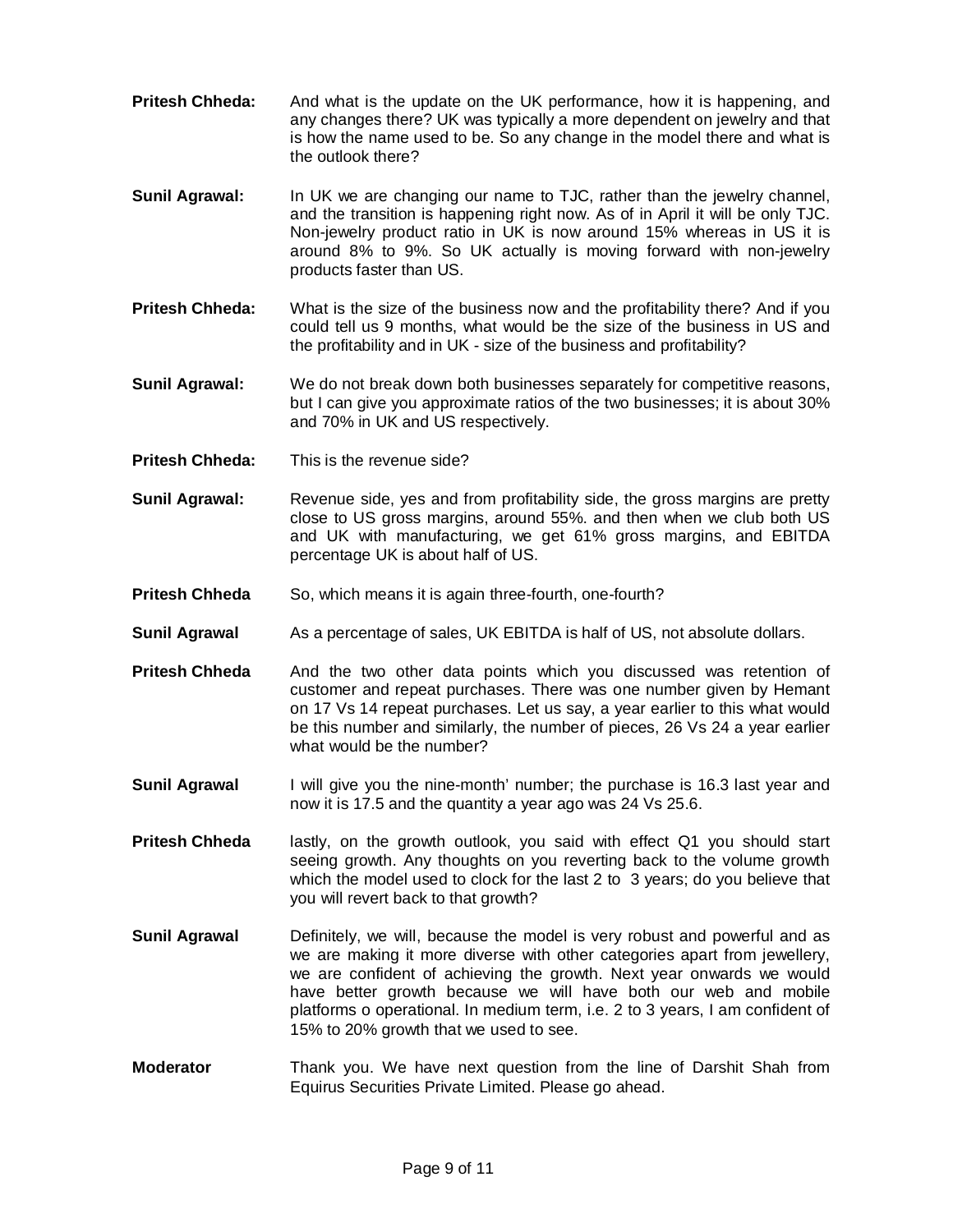- **Darshit Shah** My question pertains to the competition in which you mentioned which has started coming in for last quarter and we are seeing the impact on volume growth as well as on the margins. So, what is your take on where do you see this competition heading probably next year down the line and how we would be facing that? The second question is to understand the margins have been affected partly, mostly because of that competition. So, when do you think that we will be inching towards 12% or more what you were probably making last year?
- **Sunil Agrawal** So for the competition, I do not know how long they will continue the same practices because their financials are not very strong. So, that is something we do not know. From our side, we are making our business resilient to such competition by adding the different categories that is not impacted by JTV and we are going aggressively in new segments, for example, Home Textile is something we tested with a decent result and we are going to expand into that in coming years. We are also expanding the lines in various accessories like bags, handicrafts, scarves and hair accessories.. So, we are trying to make our business resilient to competition and also our web platform is going to be very robust in coming quarter and we are seeing a lot of customer migration towards web and mobile and with the robust platforms coming online, that will give us excess to those customers who may not be engaged as much with us right now. Also, the Rising Auction that we saw customers gaming us, that has been corrected and that will also help us in our growth.
- **Darshit Shah** So, sir probably from next year onwards, do you see this year, probably you will be making close to around 10%, 10.5% kind of EBITDA margin for full year. So, do you think probably, we will be reaching around 12% or so mark for the next year?
- **Sunil Agrawal** I cannot commit to that EBITDA of 12% but what I see is that the growth of top line will achieve that in coming year. EBITDA is a factor of, say, for example, if you were to take new 5 or 7 million homes, so, the new homes are EBITDA dilutive initially and depends on when we take those homes. So, we do not look for high EBITDA but what we are looking for is higher growth.
- **Moderator** Thank you. We have next question from the line of Deepak Agarwal from Impetus Advisors. Please go ahead.
- **Deepak Agarwal** It was mentioned that we invested Rs.39 crore in dual channel and channel positioning, etc. What is this dual channel, could you just explain?
- **Sunil Agrawal** It is dual hosting i.e the product is sold on TV by two hosts. So, usually, there is our host and there is either one of the managers or an outside expert going on live e to add a sense of authority or sense of importance of that particular product and we believe that this is helping out programming and we are going to expand that to a longer period of time.
- **Deepak Agarwal** These are basically all expensed out, right?
- **Sunil Agrawal** Yes, this is already expensed in the P&L.